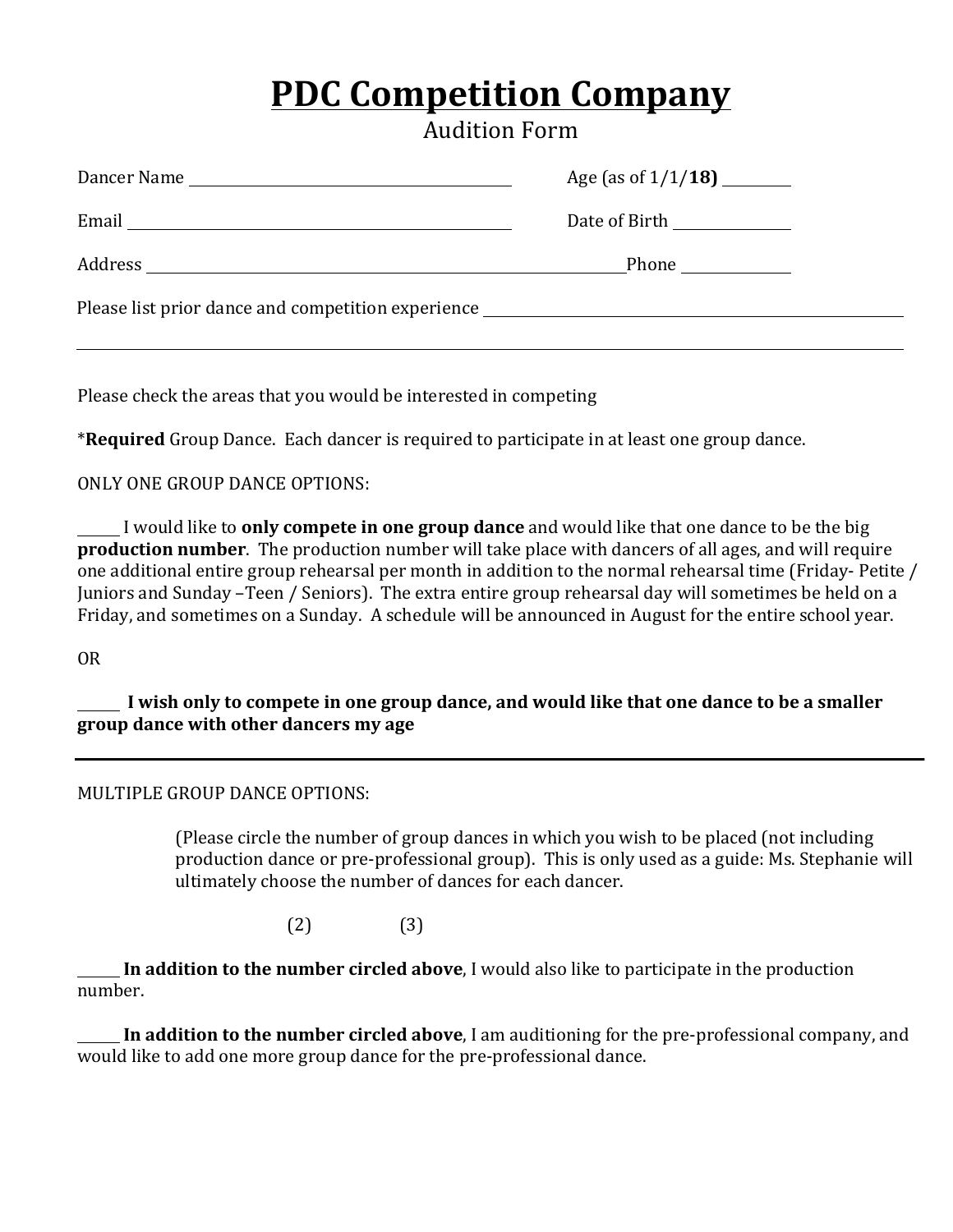| Solo            |                                                                                                                                                                                                                                                                                                                                                                      |
|-----------------|----------------------------------------------------------------------------------------------------------------------------------------------------------------------------------------------------------------------------------------------------------------------------------------------------------------------------------------------------------------------|
|                 |                                                                                                                                                                                                                                                                                                                                                                      |
|                 |                                                                                                                                                                                                                                                                                                                                                                      |
|                 |                                                                                                                                                                                                                                                                                                                                                                      |
|                 | ** Solo and Duet/Trio competitors must have weekly private lessons during the weeks that we are open<br>for the season Sept.-May (closed during holiday breaks). *private lesson rates apply.<br>Solos and Duet/Trios are suggested for dancers with prior competition experience.<br>Solos are recommended for dancers who have previously competed in a duet/trio. |
|                 | Why would you like to be a member of our competition company team? _________________________________                                                                                                                                                                                                                                                                 |
|                 |                                                                                                                                                                                                                                                                                                                                                                      |
|                 |                                                                                                                                                                                                                                                                                                                                                                      |
|                 |                                                                                                                                                                                                                                                                                                                                                                      |
|                 | What is one thing that I should know about you? _________________________________                                                                                                                                                                                                                                                                                    |
|                 |                                                                                                                                                                                                                                                                                                                                                                      |
| rare occasions. | Do you have other outside activities that you participate in that may conflict with your commitment to<br>participate in Company? If so, please list. Please note that these conflicts must be minimal, and only on                                                                                                                                                  |

Do you have any dates of conflicts for the 2017-18 season? If so, please list.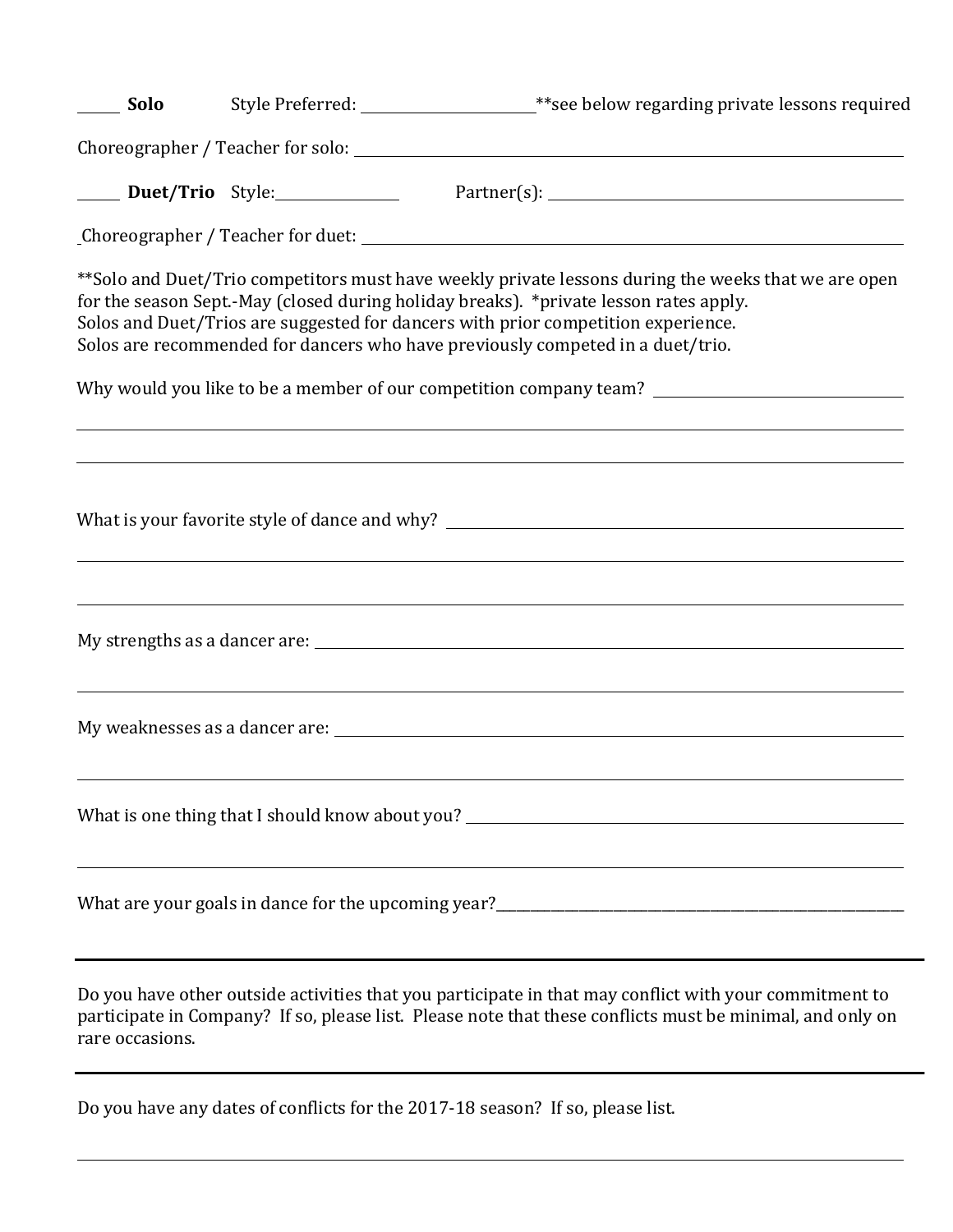#### Please check the following box that applies to you:

I only wish to perform in 3 competitions. (Competition Company members are required to compete in no less than three competitions during the competition season)

 $\_$  I have only a few conflicts during the competition season that I will be unavailable to compete. I would like to compete in more than 3 competitions, but not as many as 10.

I would like to compete in as many competitions as possible  $&$  will have virtually no conflicts during the competition season. (Competitions are held almost every weekend beginning in February through the beginning of May)

#### ~The above information may be used to place dancers in smaller group dances. This will allow those dancers who are interested in attending many competitions, the ability to perform their dances as often as possible .~

\*Groups will be determined based on age, skill, and style strengths. Stephanie will have final say in who is placed together as a duo, trio or small group. At times, dancers may be placed with dancers that might be younger or older than them.

\*The style in which each dancer and group will compete will be determined by Stephanie following the audition.

#### **Teen Dancers' Company Class will be held on Sunday afternoons each week. We attempt to** schedule rehearsals later in the day so you have most of the weekend with your family.

Petite dancers (ages 6-8) and Junior dancers (ages 9-13), please list your availability for both Friday afternoon (including available start time after school) and Sunday afternoon/early evening. Please keep in mind that I will not be able to take special requests for company day and time. I am merely using this as a guide to possibly have options when grouping dancers together.

Friday -

Sunday -

We will be offering a pre-professional group (ages  $12 \& \text{up}$ ) to students this year who have little to no conflicts with their dance training. This will allow dancers to train with dancers who have the same goals and commitments as themselves. This is a separate audition from 5:30-6:00 following regular company auditions. Dancers should also attend the audition for their age group as well. If you have not already received information and would like additional information regarding the preprofessional group, please contact Ms. Stephanie.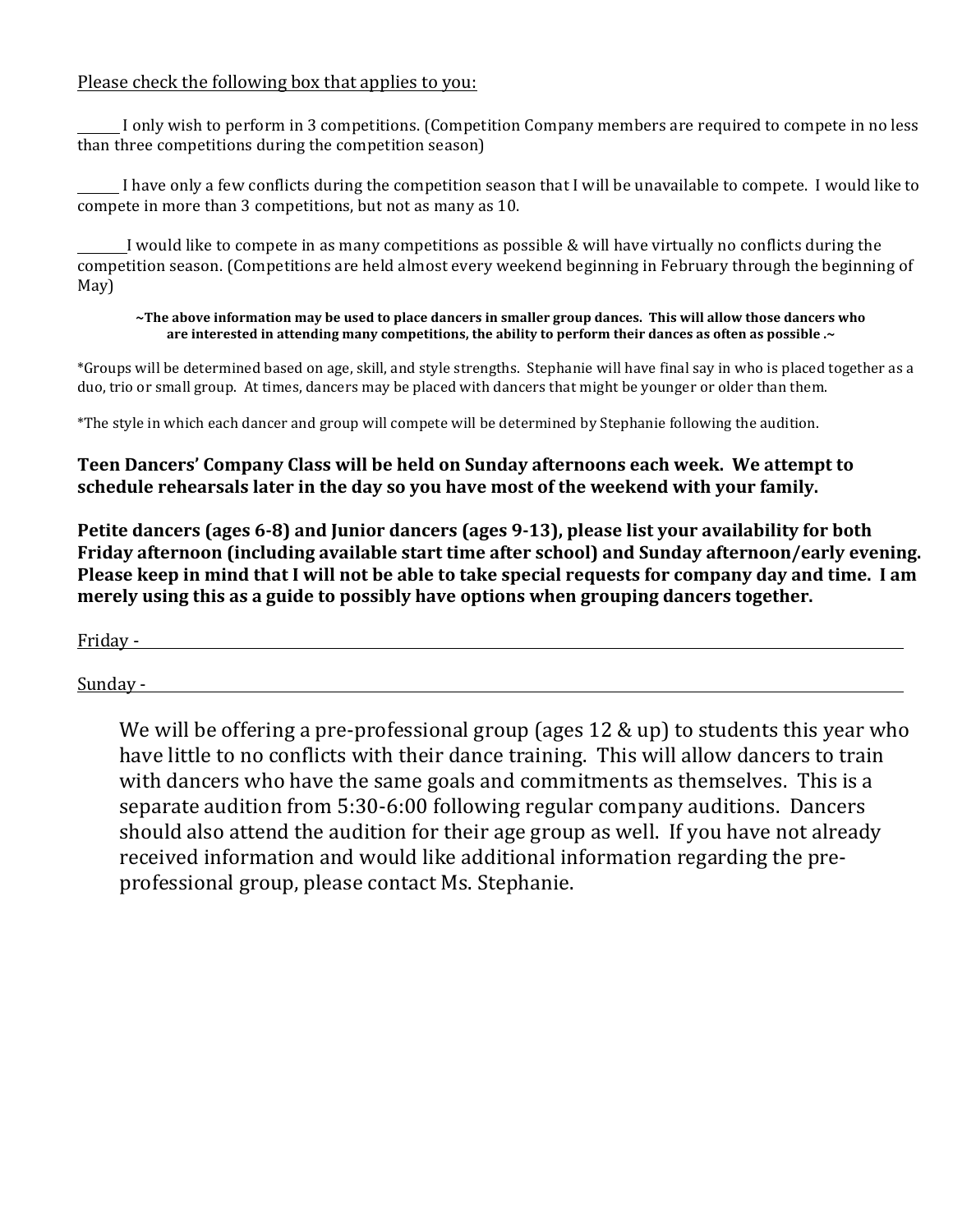Please read and check the below items:

I have read the 2017-18 competition handbook, and understand and agree to all policies

I understand the importance of attending my company class (rehearsal) each week. I will provide a one week notice in writing if I need to be absent from company class.

I understand that I am required to take weekly classes in Ballet, Jazz and Company Class

I understand that if I miss more than 3 technique classes, I must make them up in another level

I understand that I must attend all required competitions, watch my teammates perform and stay for my awards presentations. \*If I have other outside commitments, by checking this box, I'm indicating that I will make dance the priority on competition weekends, should a conflict with something else arise.

I understand and agree to pay all of the costs associated with being a member of the company. All company fees/costs are non-refundable.

I understand that I am required to attend 3 local competitions per season

I understand that extra rehearsals may be scheduled as we approach competition season. (Every effort will be made to avoid scheduling additional rehearsals. They are, however, sometimes necessary.)

I understand that I am required to attend Tremaine Dance Competition and Convention in Tulsa on March 24-25th, 2018.

I understand that I must attend one summer master class (Kim McSwain or Jim Nowakowski) and also take 4 summer technique classes (as outlined in the above handbook).

 $\_$  I have read the expectations section of the handbook and agree to conduct myself in a professional manner at all times

#### ~Please let me know if you have any questions or concerns to any of these items prior to signing.

Dancer Signature: \_\_\_\_\_\_\_\_\_\_\_\_\_\_\_\_\_\_\_\_\_\_\_\_\_\_\_\_\_\_\_\_\_\_\_\_\_\_\_\_\_\_\_\_\_\_\_ Date:\_\_\_\_\_\_\_\_\_\_\_\_\_\_\_\_\_\_\_\_\_\_\_

| Date: |  |  |
|-------|--|--|
|       |  |  |

Guardian Signature:\_\_\_\_\_\_\_\_\_\_\_\_\_\_\_\_\_\_\_\_\_\_\_\_\_\_\_\_\_\_\_\_\_\_\_\_\_\_\_\_\_\_\_\_\_ Date:\_\_\_\_\_\_\_\_\_\_\_\_\_\_\_\_\_\_\_\_\_\_